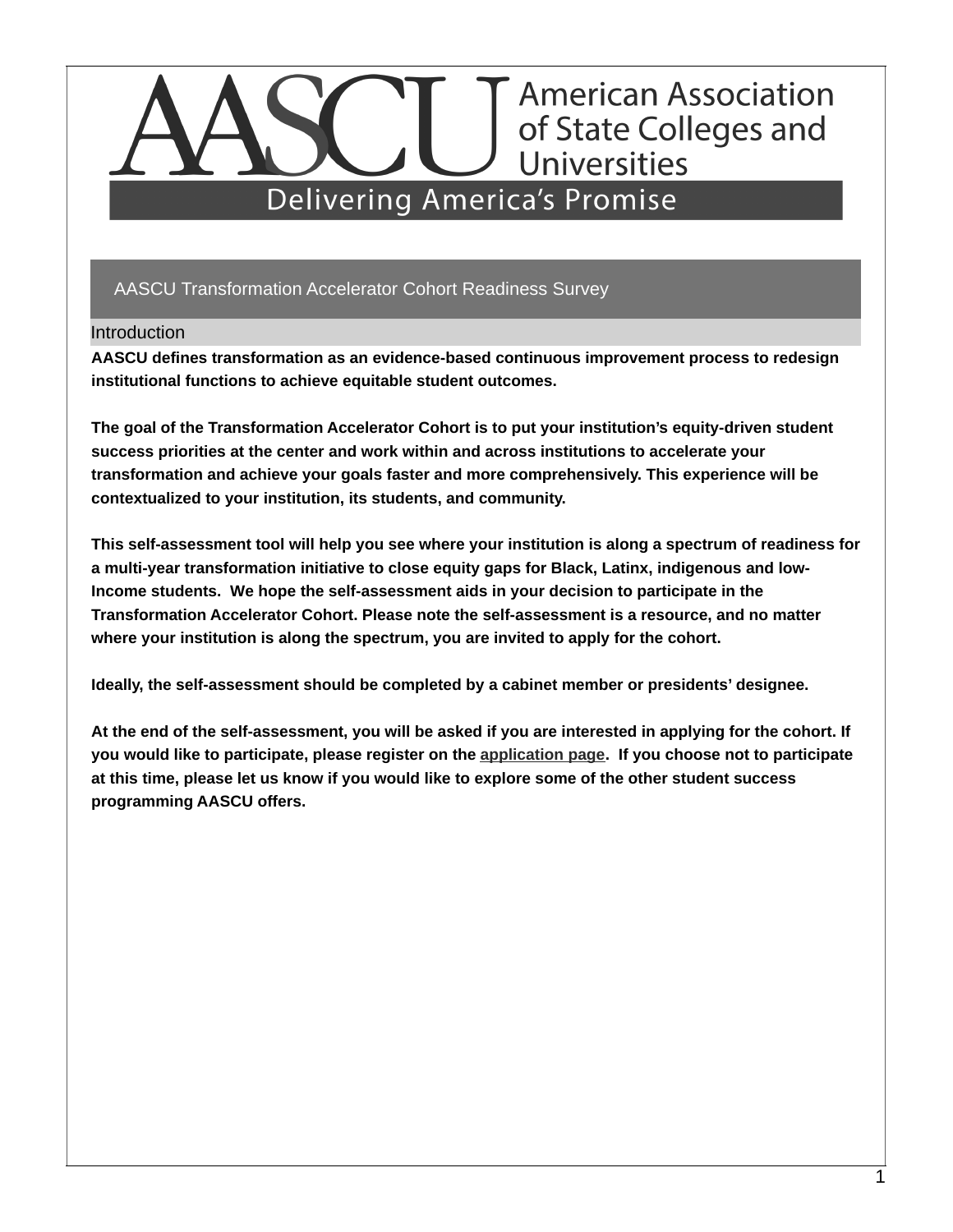AASCU Transformation Accelerator Cohort Readiness Survey

General Information

The following questions ask for contact information, so that we can provide you with a complete set of *your responses.*

÷

\* 1. Please select your institution.

\* 2. Please provide the name of the person completing the survey.

\* 3. Please provide us with your email address; a copy of your completed survey responses will be sent to this address.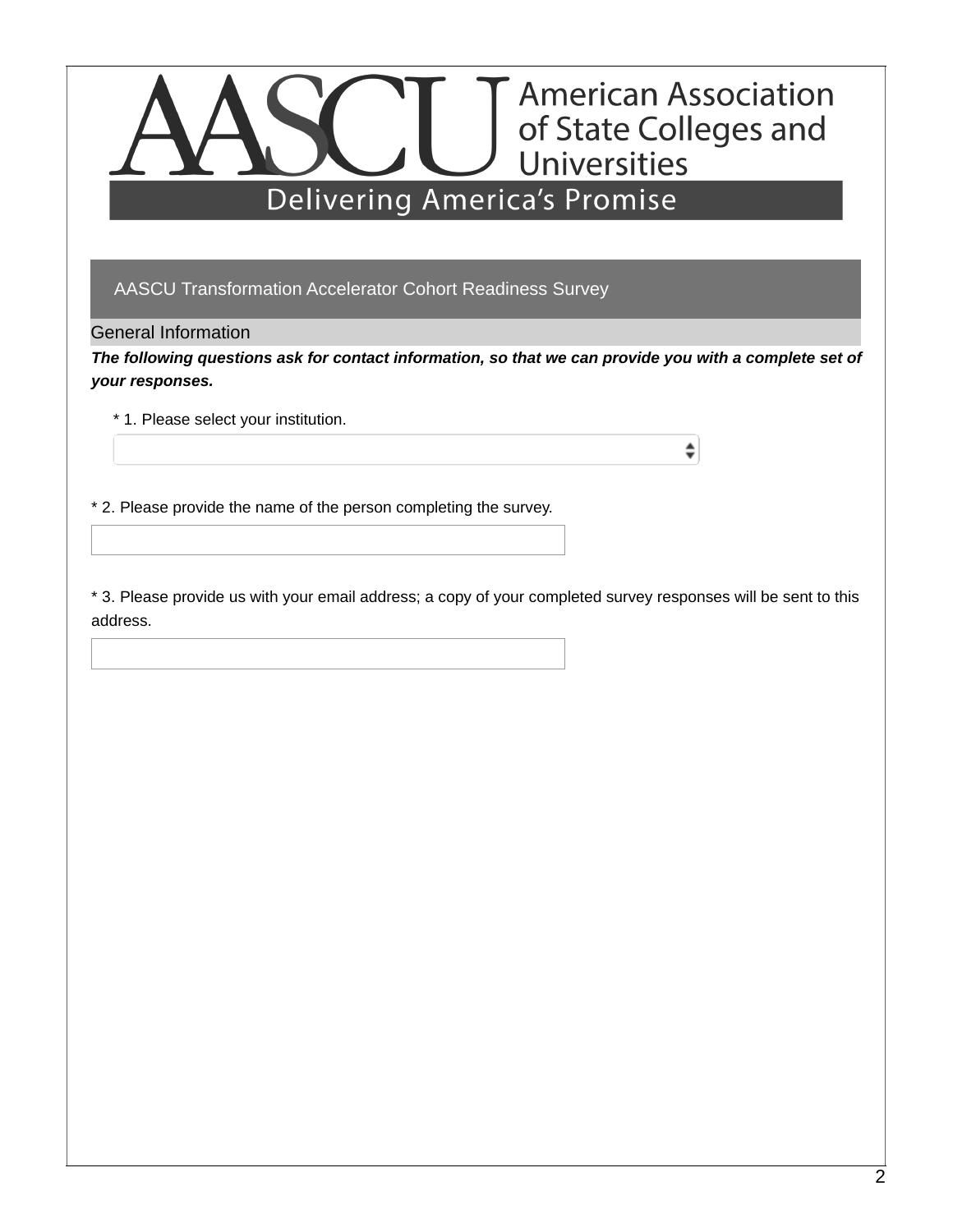# AASCU Transformation Accelerator Cohort Readiness Survey

## Commitment

**The following set of questions addresses the readiness element of commitment, which speaks to how much the institution values the opportunity to change and may be indicative of its commitment to making necessary changes for equitable outcomes. For each question, please indicate which statement best reflects your institution.**

## \* 4. Definition of Equity

To what extent has your institution articulated a clear definition of equity that is widely shared (e.g. website, town-hall meetings, faculty meetings, syllabi, policies, mission statement, strategic plan) and implemented consistently, campuswide?

The institution has not established a definition of equity.

- Equity is only defined and documented in the institutional policies, but it is not shared nor is equity being implemented through policies or practices.
- Equity is defined and documented within institutional policies but is inconsistently shared and implemented through policies or practices across the campus.
- Equity is defined and documented within institutional policies, communicated regularly, and consistently practiced campuswide.

### \* 5. Diversity

To what extent does the composition of your institution's staff, faculty, and administrators proportionally reflect the institution's historically marginalized groups?

- The faculty, staff, and administration do not proportionally reflect the diversity of the student body, and at this time, the institution has not set forth goals to achieve greater diversity.
- The faculty, staff, and administration do not proportionally reflect the diversity of the student body, but the institution has set forth some goals to ensure its academic and administrative bodies are diverse and proportionally reflect the student body.
- The institution has achieved some of its goals to ensure its faculty, staff, and administration are diverse and proportionally reflect the student body.
- The institution's faculty, staff, and administration are diverse and proportionally reflect the student body.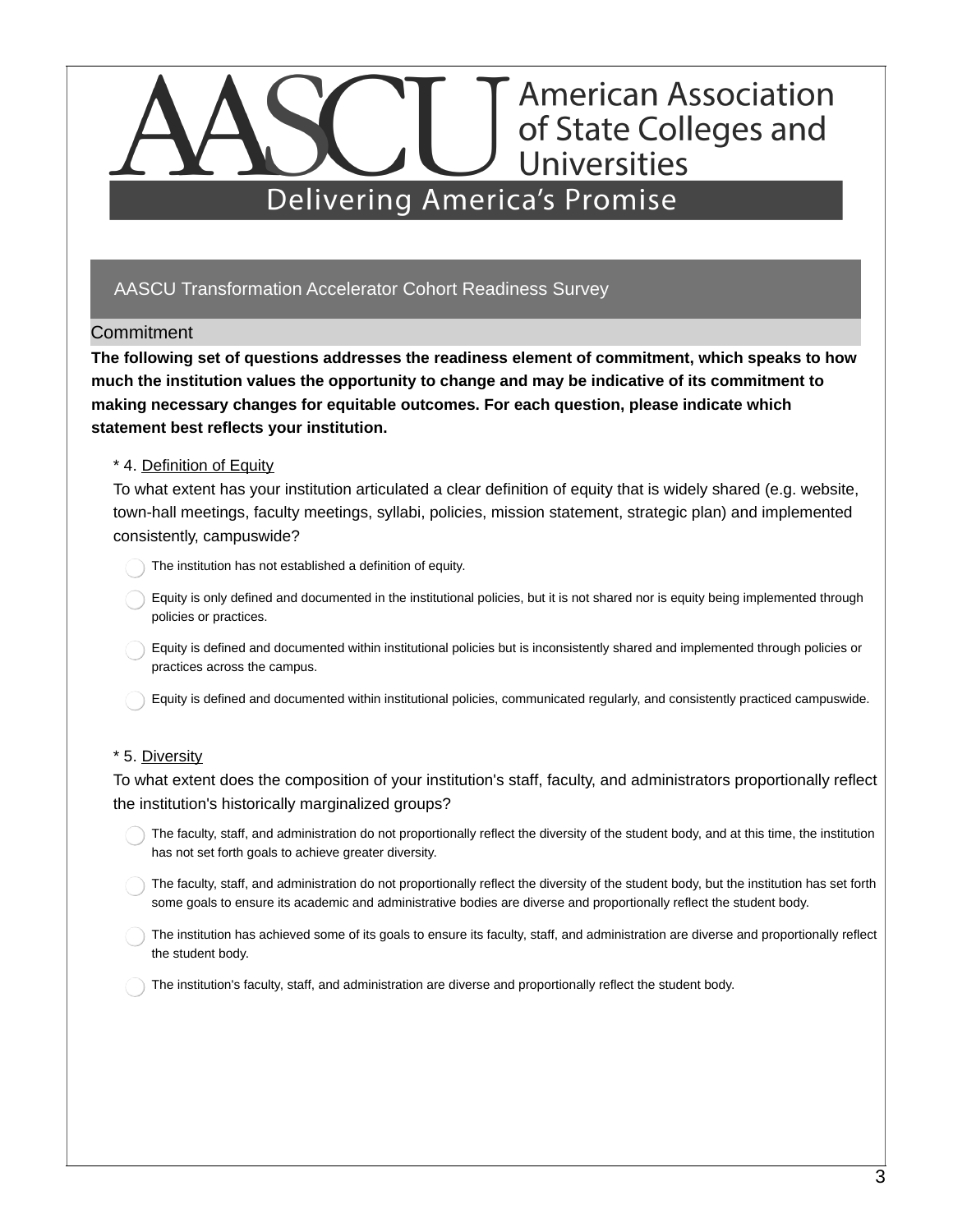### \* 6. Diversity

Does your institution have a diverse body of institutional representatives that help establish campuswide policies and practices?

The institution currently does not have interest in improving diversity throughout the institution's staff, faculty, and administrators.

- The institution has set forth goals to ensure the institutional representatives establishing campuswide policies or practices are diverse, but there have been no concrete changes to this body to date.
- The institution has achieved some of its goals to ensure the institutional representatives establishing campuswide policies or practices are diverse.

The institution's diverse staff, faculty, and administrators play a major role in establishing campuswide policies and practices.

### \* 7. Collaborative Community

To what extent do all members of your institution's community, including students, have voice and are invited to engage and collaborate on the development and implementation of an equity-driven vision for student success?

- The institution does not currently have plans in place for the development and implementation of an equity-driven vision for student success.
- The institution is in the process of the development and implementation of an equity-driven vision for student success, but this process may not have begun yet or may not include all members of the institution's community.
- Most members of the institution's community have voice and are invited to engage and collaborate on the development and implementation of an equity-driven vision for student success, but the development may not include students or the involved community may not proportionally reflect the institution's historically marginalized groups.
- All members of the institution's community, including students, have voice and are invited to engage and collaborate on the development and implementation of an equity-driven vision for student success.

### \* 8. Professional development on cultural responsiveness

To what extent does your institution offer professional development opportunities and support for faculty, staff, and administrators to assist them in implementing equity-minded and culturally-responsive practices within their programs and throughout the institution?

- The institution does not provide professional development opportunities for faculty, staff, and administrators.
- Professional development opportunities for faculty, staff, and administrators are limited and not tailored to include equity-minded and culturally-responsive practices.
- Professional development opportunities for faculty, staff, and administrators are available. Some topics may include culturallyresponsive practices or may assist in making sure roles and responsibilities are carried out efficiently and effectively throughout the campus.
- Professional development opportunities for faculty, staff, and administrators are mandatory for all. The opportunities are tailored to individual positions on campus to assist in addressing culturally-responsive practices within their programs and on campus, and to ensure individuals remain current within the position to best guide students into the workforce/advanced education. The effectiveness of faculty and staff are assessed to determine if the practices have been applied systematically. The application and improvement of various practices are part of the promotion process.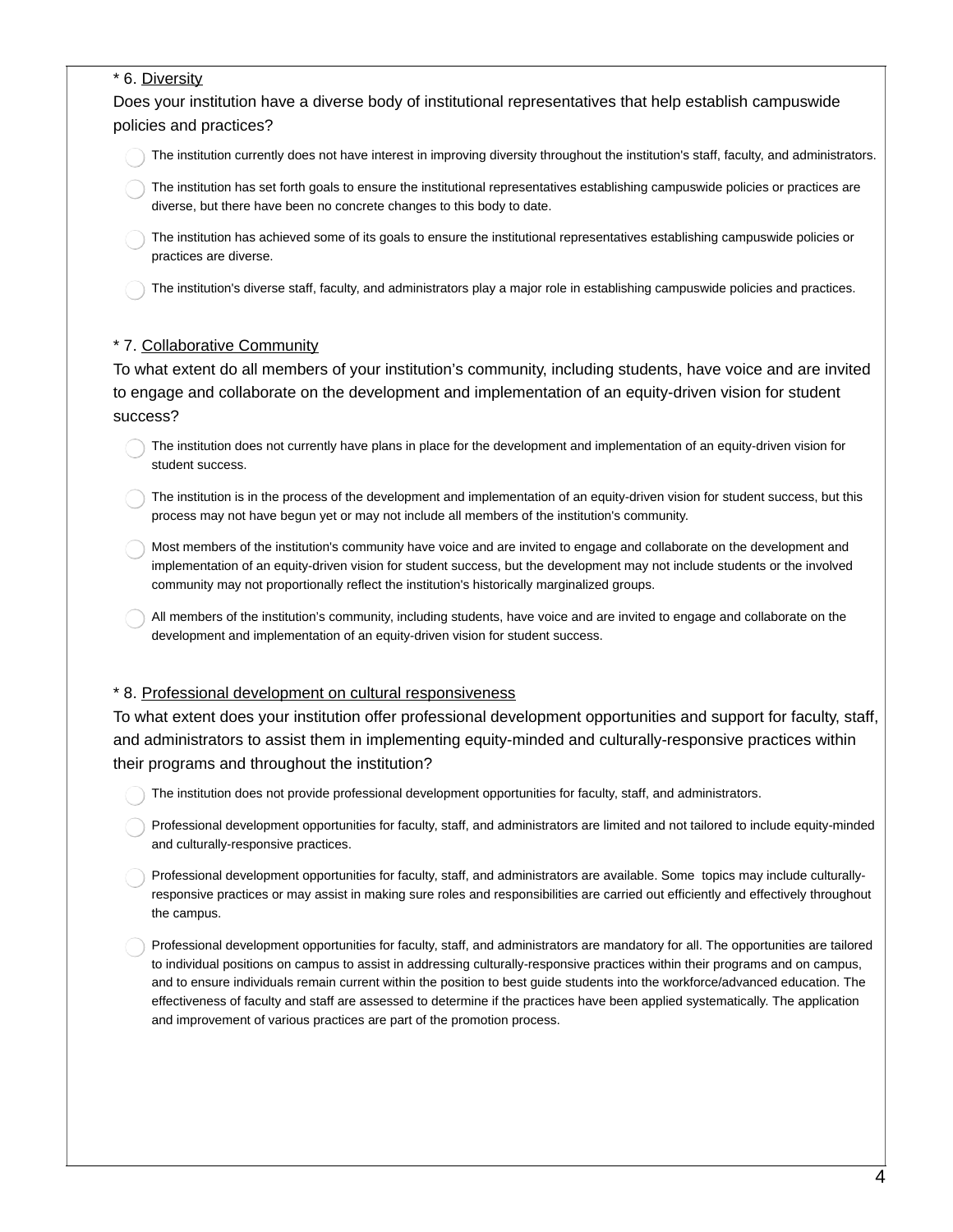### \* 9. Culturally responsive pedagogy and practices

To what extent are culturally responsive pedagogy and practices (e.g., incorporating various -cultures into the curriculum, making learning contextual) consistently implemented throughout your institution and its curricula?

- There is not a clear understanding of culturally responsive pedagogy and practices. Therefore, it is not being implemented within the institution or curriculum.
- Some faculty are actively using culturally responsive pedagogy and practices within the classroom.
- Most faculty are actively using culturally responsive pedagogy and practices within the classroom, and occasionally outside the classroom (e.g., office hours, mentoring, research projects).
- Faculty have fully integrated culturally responsive pedagogy and practices within the institution's curriculum and have implemented this strategy outside of the classroom (e.g., office hours, mentoring, research projects).

#### \* 10. Scale of potential impact

To what extent are institutional leaders willing to undertake potentially large-scale efforts to maximize the institution's impact of advancing equity for students and the community?

- Institutional leaders are not willing to undertake potentially large-scale efforts to maximize the institution's impact of advancing equity for students and the community.
- Institutional leaders are willing to undertake small-scale efforts to maximize the institution's impact of advancing equity for students and the community.
- Institutional leaders are willing to undertake potentially large-scale efforts to maximize the institution's impact of advancing equity for students and the community but may not be fully committed to the degree of change necessary.
- Institutional leaders are committed and willing to undertake potentially large-scale efforts to maximize the institution's impact of advancing equity for students and the community.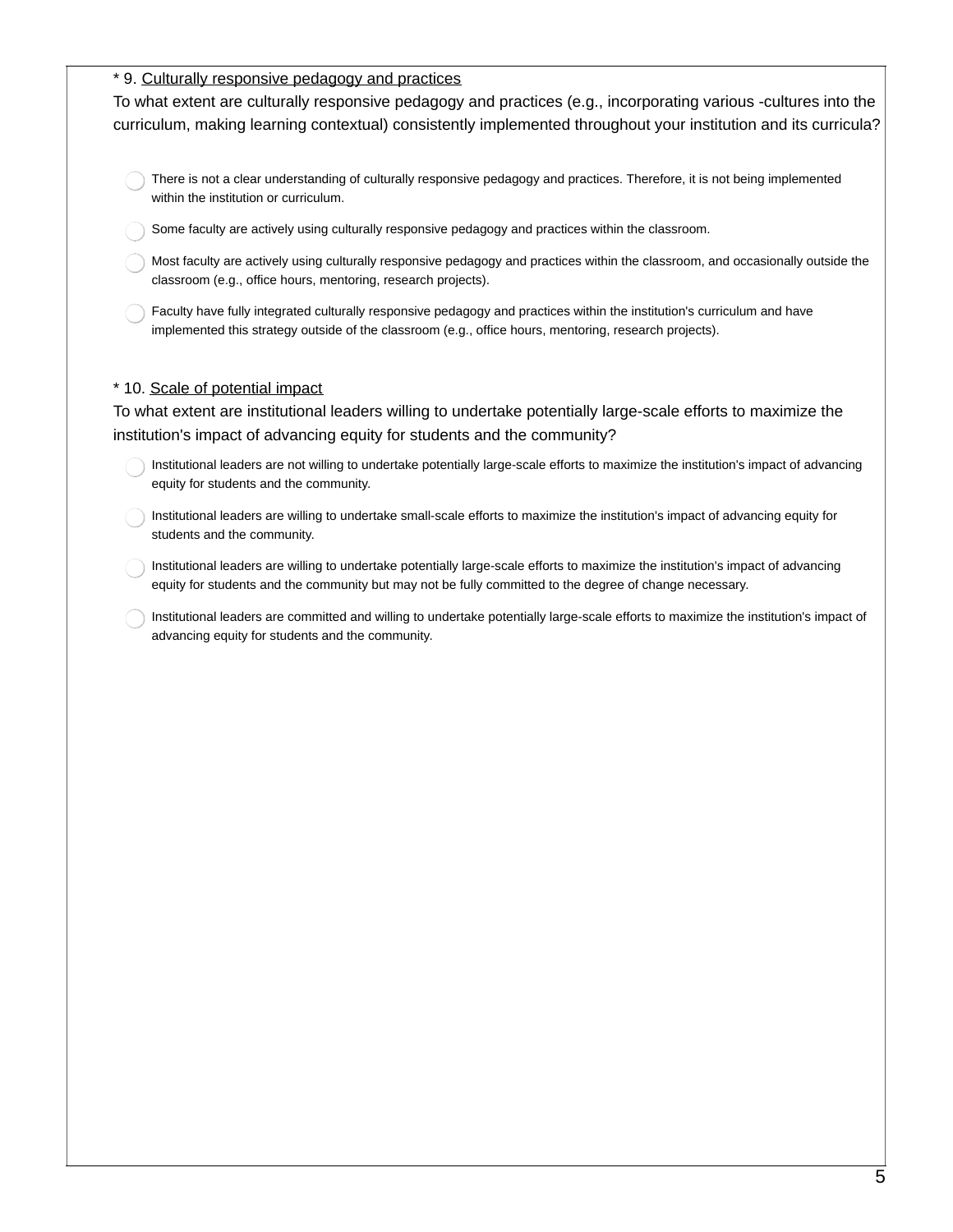# AASCU Transformation Accelerator Cohort Readiness Survey

### **Capacity**

**The next set of questions addresses the readiness element of capacity, which speaks to how the institution may perform throughout the transformation process based on current capacity and may be indicative of the pace at which the institution makes changes.**

### \* 11. Ability to disaggregate student data

To what extent does your institution disaggregate student characteristic (race, gender, socio-economic status, first generation) and outcome (course, program, and institutional) data to inform institutional planning (policies, practices, teaching, learning, support)?

- The institution does not disaggregate student outcome data nor use data to inform institutional planning and practice.
- Some levels of the institution disaggregate student outcome data, but the information is not accessible or used to inform institutional planning and practice.
- Most levels of the institution disaggregate student outcome data, informing institutional planning and practice. The data is somewhat accessible. However, the institution does not consistently use the data to inform institutional planning, policies, teaching and learning, and student support.
- There is institution-wide disaggregation (race, gender, socio-economic status) of student outcome data (course, program, institutional) that is publicly available, and consistently used to inform institutional planning, policies, teaching and learning, and student support. In addition, the institution collects and reports data using the same definition across campus.

### \* 12. Strategies for monitoring student progress

To what extent does your institution have strategies (e.g., regular meetings with advisors, course mapping, tracking) in place to ensure success for Black, Latinx, indigenous, and low-income students, such as ensuring students are not accumulating unnecessary credit hours?

- The institution does not have a system in place to ensure students are not accumulating unnecessary credit hours.
- Some programs within the institution have a system to ensure students are not accumulating unnecessary credit hours.
- Most programs within the institution have a system to monitor and ensure students are not accumulating unnecessary credit hours.
- All programs campuswide have a system in place to assess, continuously monitor, and ensure students, especially transfer students and those who changed majors, are not accumulating unnecessary credit hours.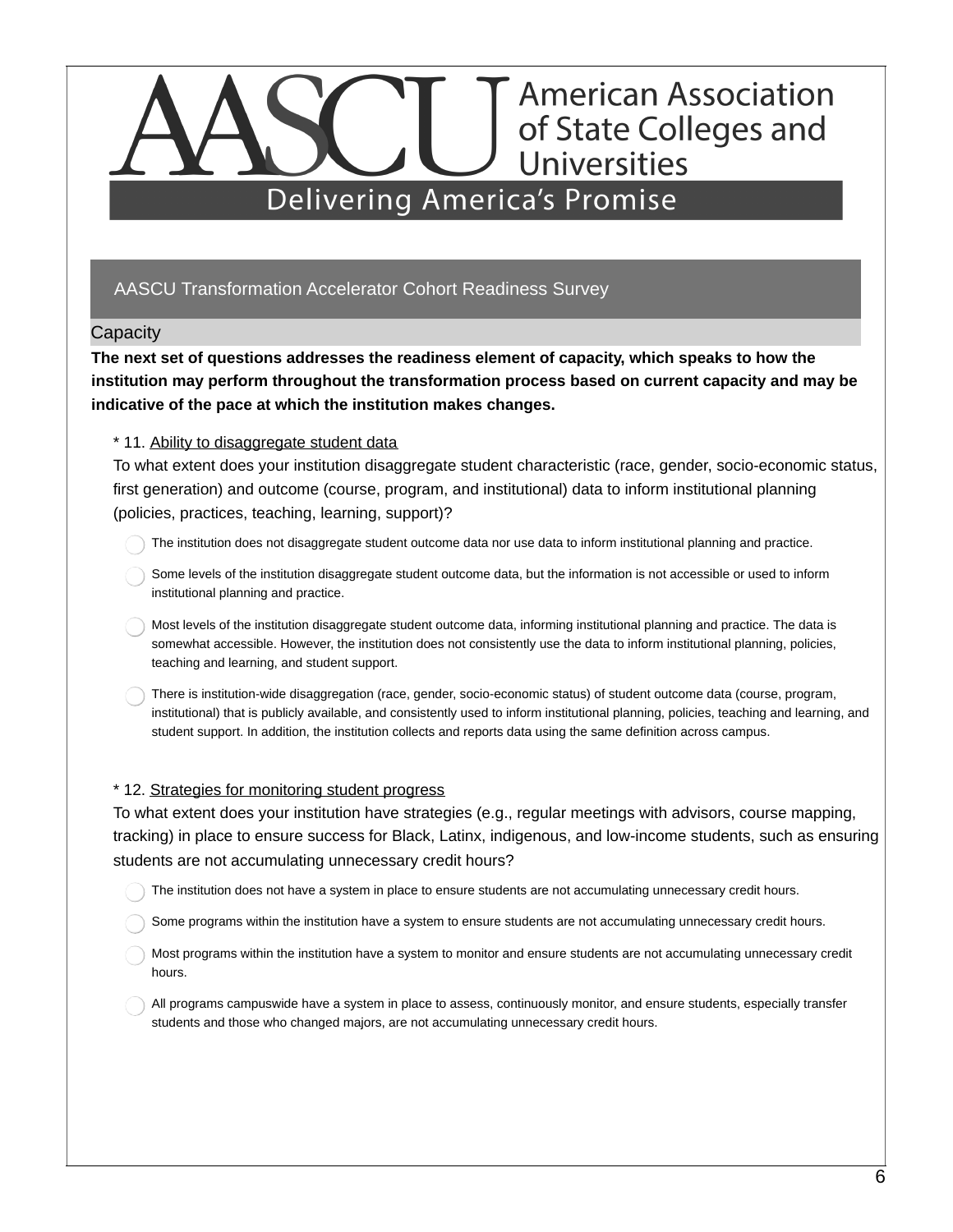### \* 13. Recognition of institutional and systemic racism

To what extent do your leaders recognize the systemic nature of institutional and systemic racism and feel a sense of responsibility to create new systems, policies and practices to ensure that race, socio-economic status, or ethnicity are not predictors of student success?

- Few, if any, institutional leaders recognize the systemic nature of racism or feel any sense of responsibility to address it.
- Some institutional leaders recognize the systemic nature of racism and feel some sense of responsibility to address it through the creation of new systems, policies and practices.
- Most institutional leaders recognize the systemic nature of racism and feel a sense of responsibility to address it through the creation of new systems, policies and practices that ensure race, socio-economic status, and ethnicity are not predictors of student success.
- All institutional leaders recognize the systemic nature of racism and feel a strong sense of responsibility to address it through the creation of new systems, policies and practices that ensure race, socio-economic status, and ethnicity are not predictors of student success.

### \* 14. Strategies to support Black, Latinx, indigenous and low-income student populations

To what extent has your institution established strategies (e.g., inclusive syllabi, high expectations, equityminded advising, making their success an institutional priority) to explicitly support Black, Latinx, indigenous, and low-income students, and does it assess these strategies regularly?

- The institution has not established strategies to explicitly support Black, Latinx, indigenous, and low-income populations.
- There are strategies that support some Back, Latinx, indigenous, and low-income populations but are not communicated nor executed by the institution.
- There are strategies that explicitly support Black, Latinx, indigenous, and low-income populations through their student experiences that are communicated and executed by the institution.
- There are strategies (goals, policies, practices, programs, etc.) that explicitly support Black, Latinx, indigenous, and low-income populations through their student experiences (program maps, degree maps, career maps, advising) which are communicated and executed, as well as assessed regularly and consistently campuswide.

### \* 15. Strategies to support educational and career interests

To what extent does your institution have strategies (e.g., career personality assessment, sharing wages, demand of labor market) and support in place to help students explore their major and career interests?

- The institution does not have strategies in place to help students explore their major and career interests.
- The institution has some strategies in place to help some students explore their major and career interests.
- The institution has several strategies in place to help most students explore their major and career interests.
- The institution provides multiple and non-discriminatory strategies to help every student explore their major and career interests. The institution works to ensure students take advantage of the support.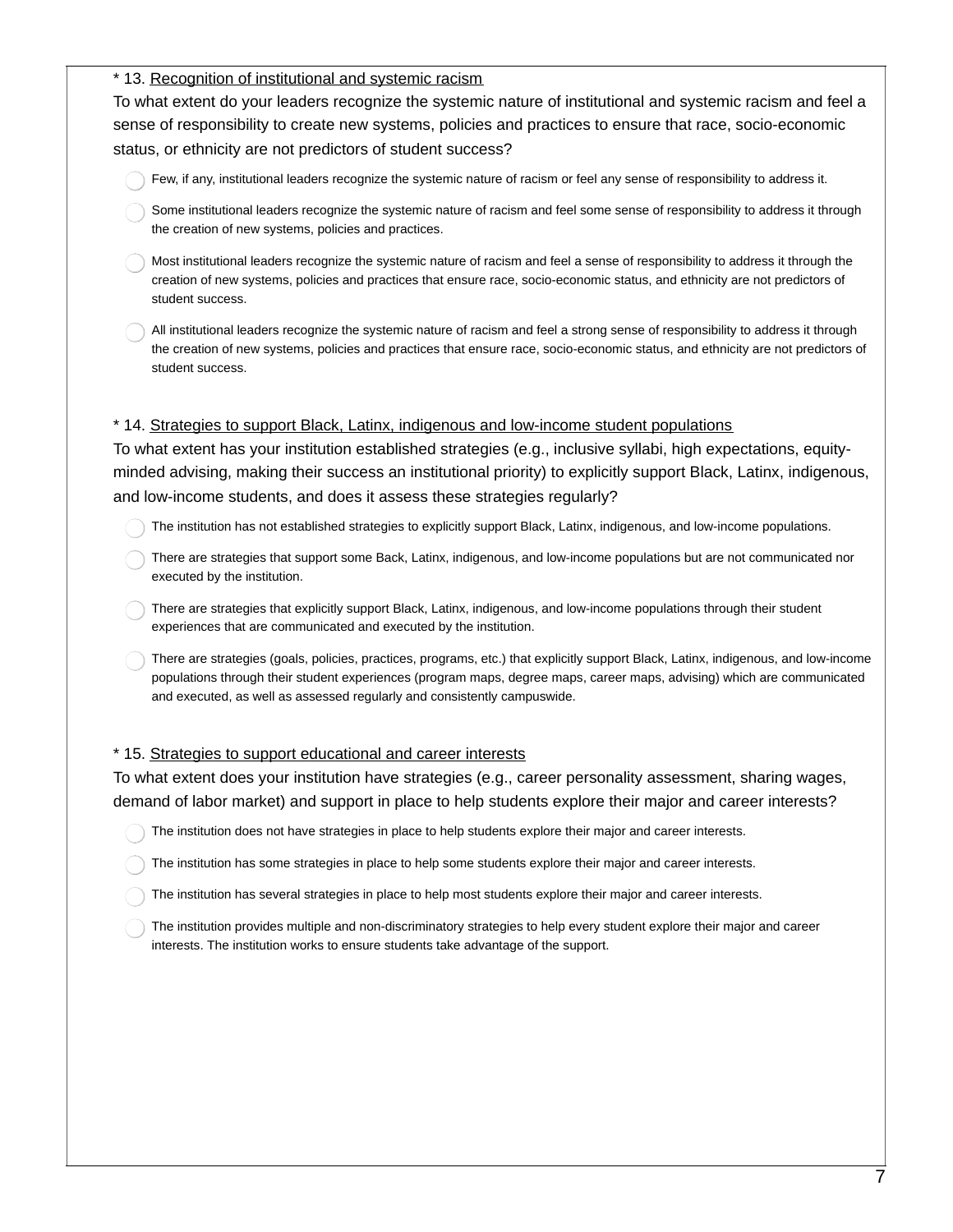#### \* 16. Intervention strategies

To what extent does your institution have strategies in place to identify and intervene for Black, Latinx, indigenous and low-income students who exhibit signs of not persisting in their program?

- There is no intervention for students who exhibit signs of not persisting or stalling in their program.
- Some programs use a monitoring system to notify the advisors and students of course behavior. There are little to no policies and practices for students when they are not meeting program requirements.
- Most programs have requirements and policies, along with support in place to identify and assist students who exhibit signs of not persisting or stalling through their programs.
- All programs consistently communicate their requirements to students. Policies and support are in place to identify and intervene for students as soon as they exhibit signs of not persisting or stalling through their programs. In addition, there are strategies in place to ensure students respond to this support.

### \* 17. Differentiated support systems

To what extent does your institution provide differentiated support systems (e.g., peer mentoring, tutoring, access to professors) to facilitate student success from entry-level and gateway courses until completion?

- There is no differentiated support to facilitate student success in entry-level and gateway courses for major program areas.
- Some programs provide differentiated supports to facilitate student success in entry-level and gateway courses for major program areas. However, the support stops after students complete their entry-level and gateway courses.
- Most programs provide differentiated support to facilitate student success in entry-level and gateway courses until completion for major program areas.
- All programs have a system in place to identify the differentiated supports that are needed and are provided to facilitate student success in entry-level and gateway courses until completion for major program areas.

#### \* 18. Strategies for mitigating barriers

To what extent does your institution have the necessary strategies in place to support students and mitigate barriers (e.g., cost to attend college, inadequate resources, attendance, food insecurities, transportation, housing, childcare) toward completion in and outside of the classroom?

- The institution does not have the necessary tools to support students or mitigate barriers toward completion in and outside of the classroom.
- The institution provides support and/or mitigates barriers toward completion for some students in and outside of the classroom.
- The institution has strategies in place to support most students and mitigates barriers toward completion for most students in and outside of the classroom.
- The institution continuously seeks to identify students with external commitments/concerns and academic barriers toward completion. All students can easily access programs to support them in and outside of the classroom.